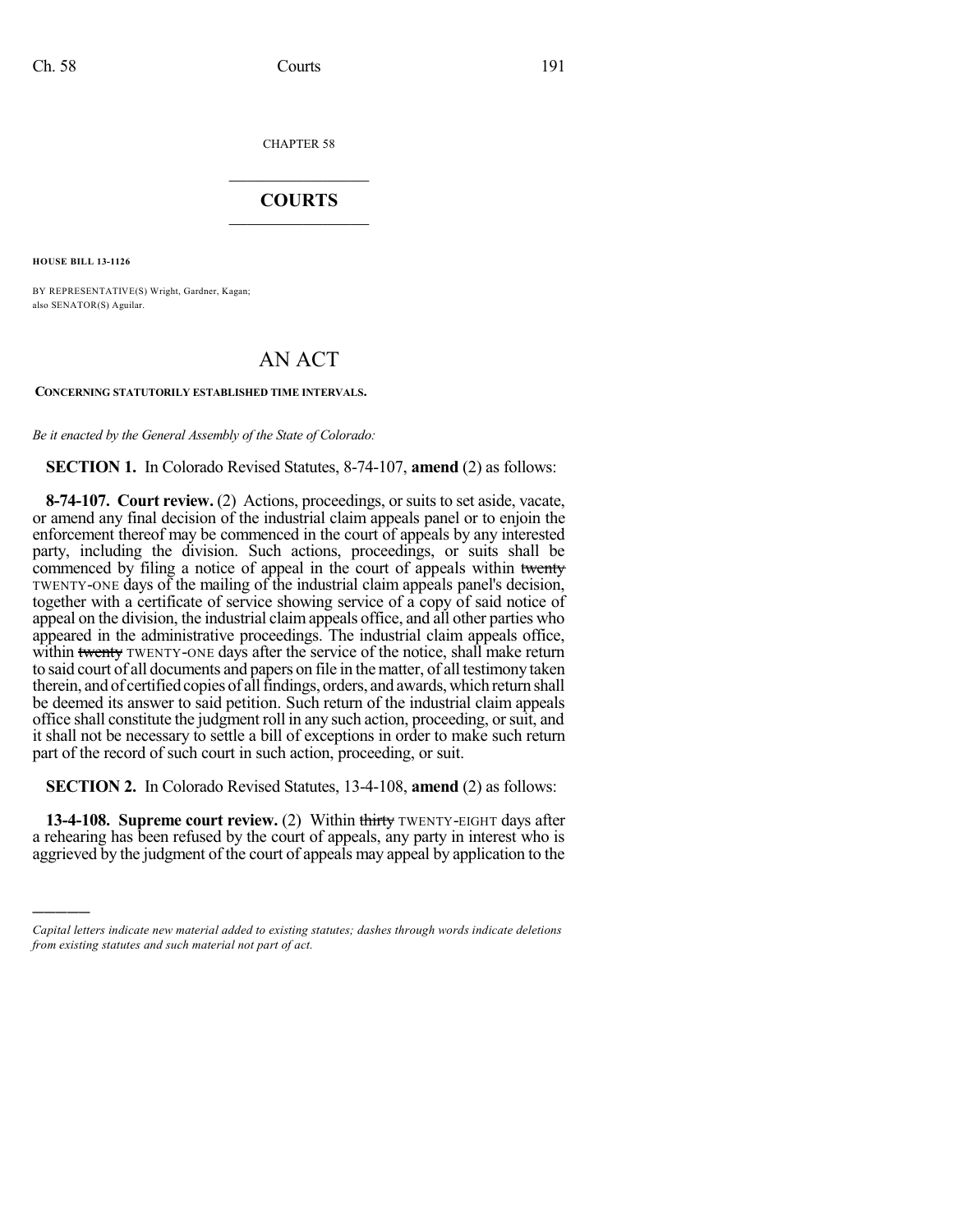supreme court for a writ of certiorari.

**SECTION 3.** In Colorado Revised Statutes, 13-6-311, **amend** (1) and (2) (b) as follows:

**13-6-311. Appealsfrom county court -simplified procedure.** (1) (a) If either party in a civil action believes that the judgment of the county court is in error, he orshe may appeal to the district court by filing notice of appeal in the county court within twenty-one FOURTEEN days after the date of entry of judgment and by filing within the said twenty-one FOURTEEN days an appeal bond with the clerk of the county court. The bond shall be furnished by a corporate surety authorized and licensed to do business in this state as surety, or one or more sufficient private sureties, or may be a cash deposit by the appellant and, if the appeal is taken by the plaintiff, shall be conditioned to pay the costs of the appeal and the counterclaim, if any, and, if the appeal is taken by the defendant, shall be conditioned to pay the costs and judgment if the appealing party fails. The bond shall be approved by the judge or the clerk.

(b) Upon filing of the notice of appeal, the posting and approval of the bond, and the deposit by the appellant of an estimated fee in advance for preparing the record, the county court shall discontinue all further proceedings and recall any execution issued. The appellant shall then docket his or her appeal in the district court. A motion for new trial is not required as a condition of appeal. If a motion for new trial is made within twenty-one FOURTEEN days, the time for appeal shall be extended until twenty-one FOURTEEN days after disposition of the motion, but only matters raised on the motion for new trial shall be considered on an appeal thereafter.

(2) (b) The clerk shall notify, in writing, the opposing parties of the completion of the record, and the parties have twenty-one FOURTEEN days within which to file objections.If none are received, the record shall be certified forthwith by the judge. If objections are made, the parties shall be called for hearing and the objections settled by the county judge as soon as possible and the record then certified.

**SECTION 4.** In Colorado Revised Statutes, 22-63-302, **amend** (10) (b) as follows:

**22-63-302. Procedure for dismissal - judicial review.** (10) (b) An action for review shall be commenced by the service of a copy of the petition upon the board of the school district and filing the same with the court of appeals within twenty TWENTY-ONE days after the written order of dismissal made by the board. The petition shall state the grounds upon which the review is sought. After the filing of the action for review in the court of appeals, such action shall be conducted in the manner prescribed by rule 3.1 of the Colorado appellate rules.

**SECTION 5.** In Colorado Revised Statutes, 24-4-106, **amend** (9) and (11) (b) as follows:

**24-4-106. Judicial review.** (9) The decision of the district courtshall be subject to appellate review as may be permitted by law or the Colorado appellate rules, but a notice of intent to seek appellate review must be filed with the district court within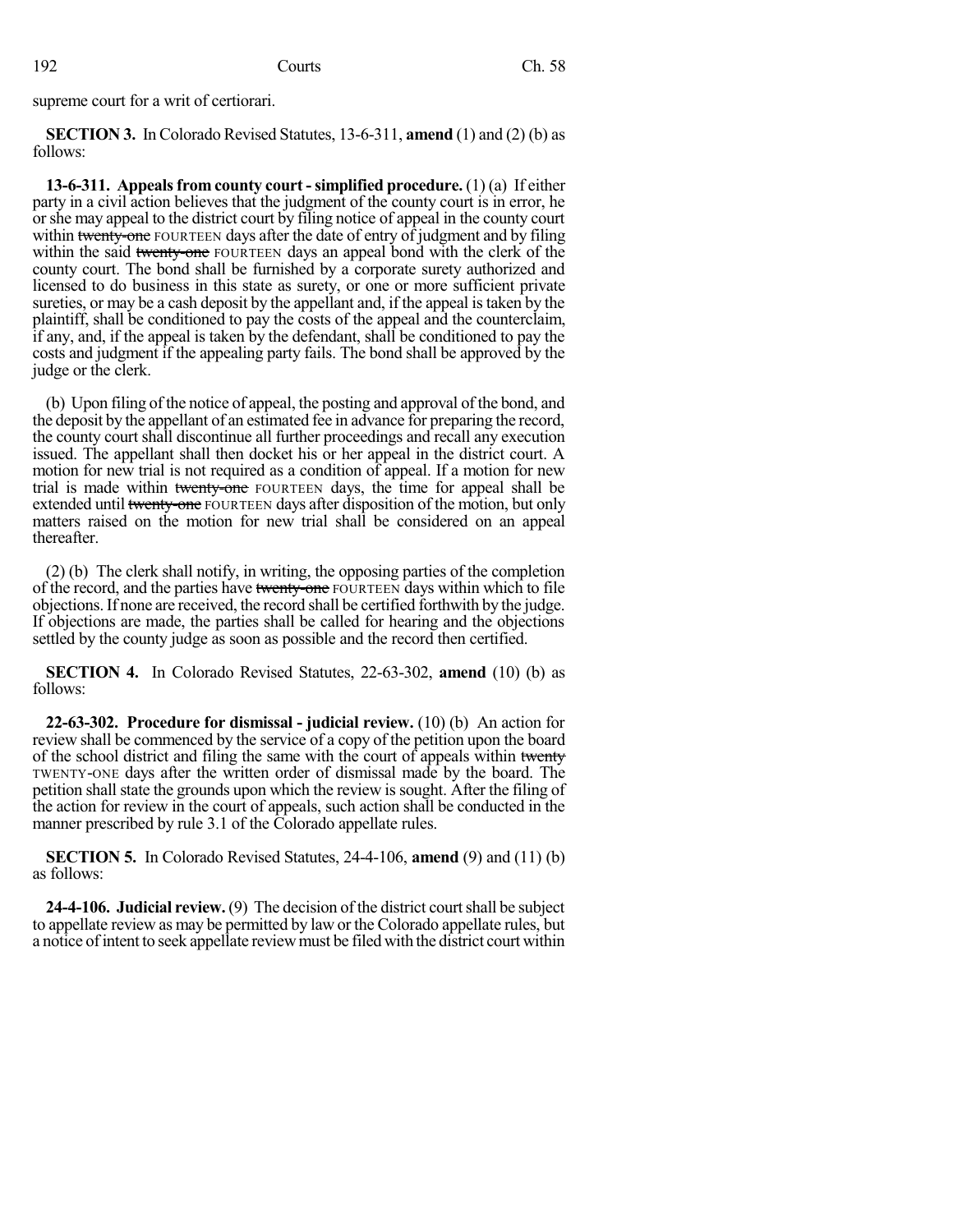## Ch. 58 Courts 193

forty-five FORTY-NINE days after its decision becomes final. If no notice of intent to seek appellate review is filed with the trial court within forty-five FORTY-NINE days after its decision becomes final, the trial court shall immediately return to the agency its record. Upon disposition of a case in an appellate court which requires further proceedings in the trial court, the agency's record shall be returned to the trial court. On final disposition of the case in the appellate court when no further proceedings are necessary or permitted in the trial court, the agency's record shall be returned by the appellate court to the agency with notice of such disposition to the trial court or to the trial court, in which event the agency's record shall be returned by the trial court to the agency.

(11) (b) Such proceeding shall be commenced by the filing of a notice of appeal with the court of appeals within forty-five FORTY-NINE days after the date of the service of the final order entered in the action by the agency, together with a certificate of service showing service of a copy of said notice of appeal on the agency and on all other persons who have appeared as parties to the action before the agency. The date of service of an order is the date on which a copy of the order is delivered in person or, if service is by mail, the date of mailing.

**SECTION 6.** In Colorado Revised Statutes, **amend** 28-3.1-420 as follows:

**28-3.1-420. Appeal following review and approval.** (1) The accused, within thirty THIRTY-FIVE days after the date the final reviewing authority takes action, may take an appeal to the supreme court of the state of Colorado pursuant to the Colorado appellate rules.

(2) When the accused petitions the governor pursuant to section 28-3.1-413 to review the final action of the reviewing authority, the time for filing notice of appeal is extended until thirty THIRTY-FIVE days after the governor announces his or her action or the petition is denied due to the governor's failure to act. No action or failure to act by the governor shall form the basis for appeal, norshall the supreme court order review by the governor.

**SECTION 7. Effective date - applicability.**(1)(a) This act takes effect on July 1, 2013, and, except as provided in subsection (2) of this section, applies to:

(I) Time intervals that are counted forward and, under the provisions of this act, commence and end with dates on or after July 1, 2013; and

(II) Time intervals that are counted backwards and under the provisions of this act commence and end with dates after June 30, 2013.

(b) For purposes of this subsection  $(1)$ , in determining the date that a time interval commences, the first day of the period is counted.

(2) This act does not apply to modify the settings of any dates or time intervals set by an order of a court entered before July 1, 2013.

(3) The general assembly requests the supreme court to provide by rule, order, or other similar guidance examples of various time intervals related to civil and criminal procedures that are counted forward and that are counted backward and to